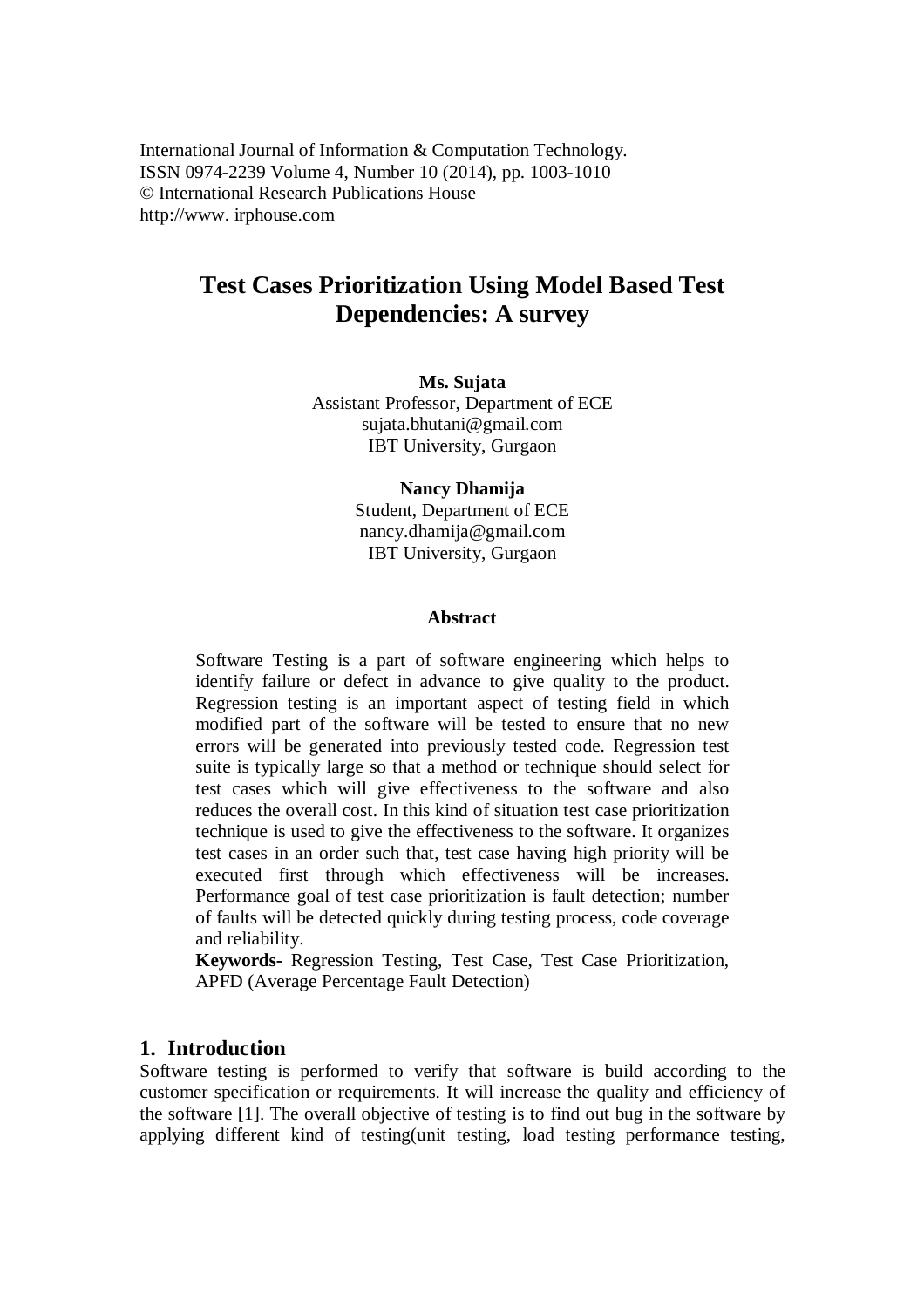regression testing, smoke testing, stress testing, black box testing ,white box testing etc) to uncover the faults as soon as

possible to give effectiveness to the software. When software is modified or enhances after fixing some error, Regression Testing reruns the regression testing suite to ensure that new version of software project runs smoothly and correctly [2].

Regression test suite is typically large, for performing testing on test suite various techniques should be applied to reduce the overall cost and time. The various techniques are:-

- a) Retest All
- b) Test Case Selection
- c) Test Case Prioritization
- d)Test Case Reduction
- e) Hybrid Approach

**a)Retest All:-** All the test cases in the existing test suite will be executed again. This technique is very expensive and required lot of time for re-execution of test cases[4][11].

**b)Test Case Selection:-**Instead of re-running the whole test suite a part of test suite will be selected to give the maximum number of faults[4]. It divides the test suite in 3 parts:- (1) Reusable Test Case, (2) Retest able Test Case,(3) Obsolete Test case. The drawback of this technique is that it does not give the effectiveness of the software while using lot of resource and it will permanently remove the test cases from test suite. Sometimes discarded test cases will give maximum no of faults.

**c)Test Case Prioritization:-** In this technique the test cases will be prioritized to give maximum number of faults[6][7][9]. The main goal of prioritization is to give the effectiveness to the software by detecting faults, by increasing confidence in reliability and also in code coverage property. It has an advantage over selection technique that is does not eliminate the test cases from the test suite permanently. Fault detection rate is high by assigning the priority to the test cases to give the effectiveness of the software by doing maximum code coverage.

**d)Test Case Reduction:-**The purpose of this technique is to eliminate redundant test cases from the test suite to save the cost of regression testing[8]. It also minimizes the total running time of the remaining test cases. The drawback of reduction technique is that the fault detection effectiveness of test suites can be severely decreased by reduction.

**e) Hybrid Approach:-**It is combination of test case selection and test case prioritization.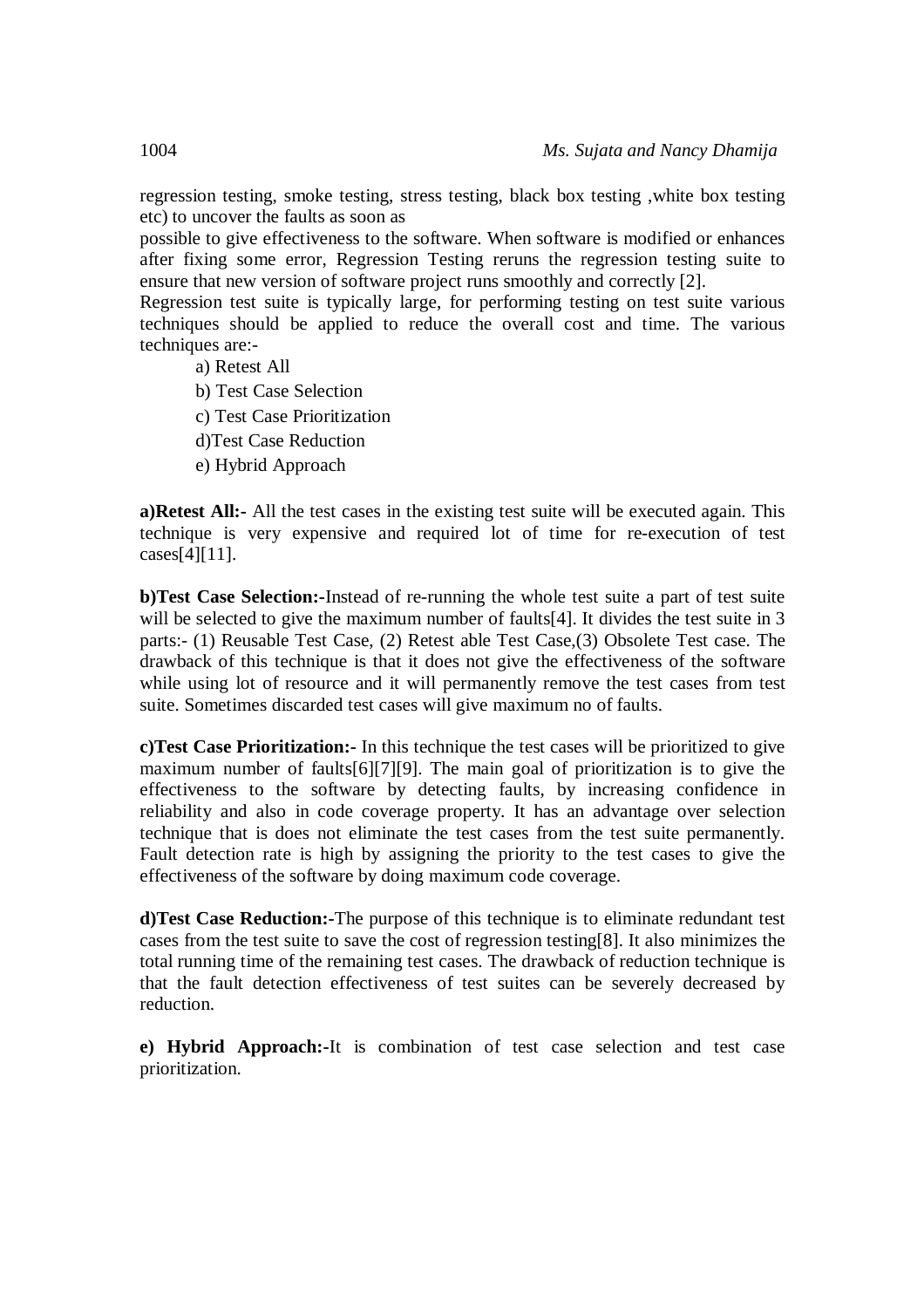

**Fig 1:** Test Cases Prioritization Techniques

### **2. Literature Review**

**Shifa-e-Zehra el al [19]** conducted study on prioritization using dependencies. According to them Prioritization technique using dependency structure is very efficient when there exists large coupling. As dependencies can be observed and based on those dependencies test case prioritization is done which lead to the ordering of test cases and the test cases having more dependents will be executed first. With the help of prioritization resource can also be used efficiently. Otherwise, the test cases which are important to execute gets no resources. Dependency can be open or closed different algorithms can be used to detect both kinds of dependencies. Basically, the focus in this paper is on the test case dependencies and further prioritization of test cases according to those discovered dependencies.

**Shin Yoo el al [20]** has selected the papers that deals with test suite minimisation, test case selection and test case prioritisation. According to them the work on these three is strongly associated to each other. As test suite minimisation checks out for the test plans and wherever the duplicity is present there it decreases the size of test plans which leads to the test suite minimisation. With the reduction the test suites gets removed everlasting. Test case selection process selects the test cases from a typical set of test cases. And Test case prioritisation technique provides the priorities to the different test cases, further these test cases will be run in the order of their priority. The test case with higher priority will run fist and the test case with lowest priority will run at the last.

**Swarnendu Biswas el al [21]** describes about the test suite management as: Test suits needed to be managed as when the modification are made in the original test suites in order to provide more functionality, some new test cases needed to put in while some of the test cases needed to get out of the suite, this in and out process needs management. Test cases reuse is the process of using again those test cases that have previously been used before the modifications. We can use them again in order to reduce the efforts and money.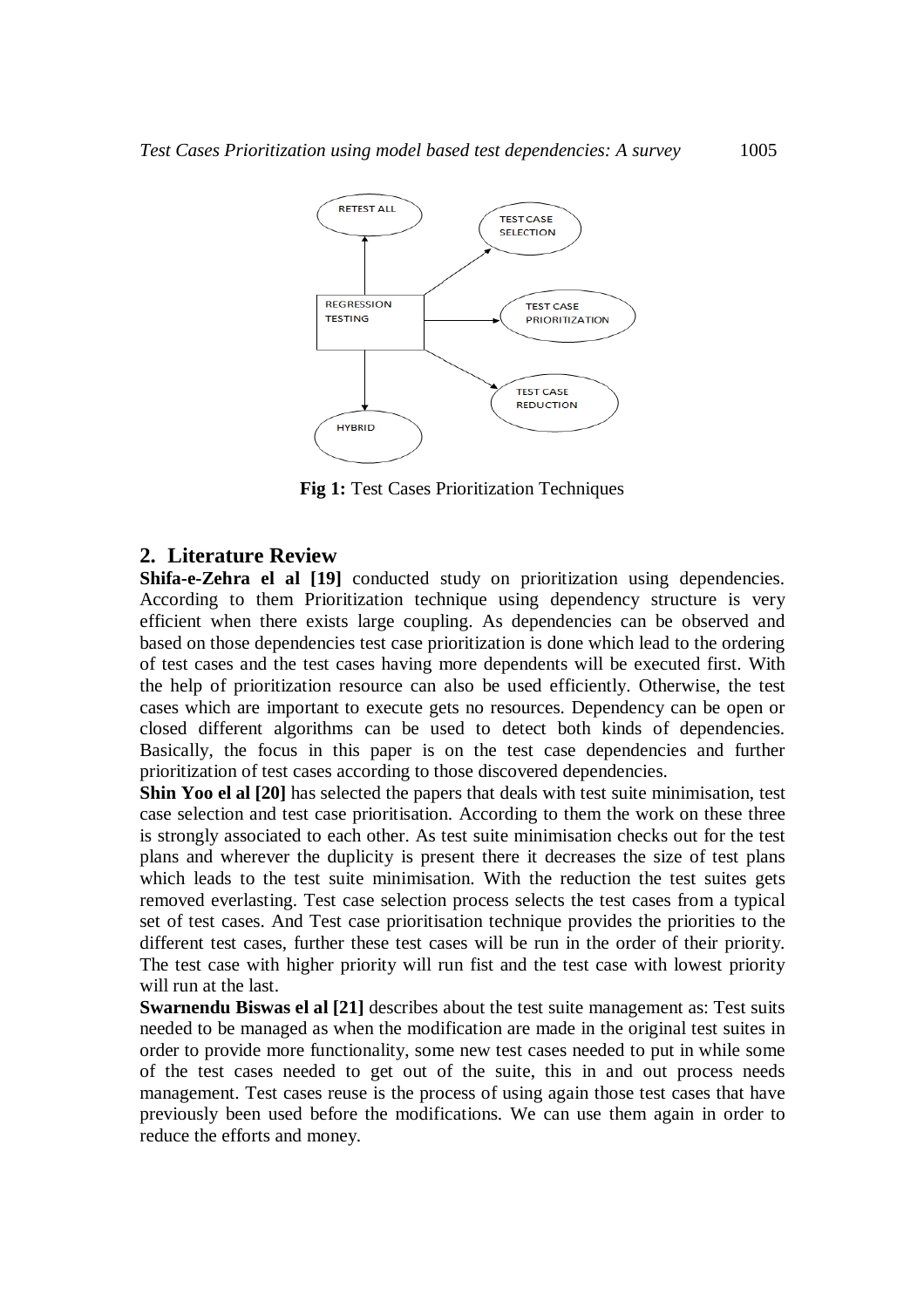**Prateeva Mahali el al [22]** provides model based optimization and prioritization for the test suites in regression testing. According to their methodology the optimization of test cases is performed using genetic algorithm after that prioritization is performed in order to produce better results and the successful regression testing. They found deduction in cost and time with the current methods. They have taken a case study of a shopping mall which is providing better results as comparison. The system which is under test has been represented with UML 2.0 activity diagram.

**Quart-ul-an-farooq el al [23]** presented a state based regression testing approach. The tool used for the approach is START which is an eclipse based. START treats the dependencies that exist between the various states. When the modifications will take place the dependencies must be taken care and this can be possible through start. START takes UML 2.1 class diagrams and state machines. For proving the efficiency of the technique a case study has been depicted which is "student enrolment system". It shows the reduction of test suites. START can also be incorporated with other testing tools and it absolutely works fine with them. The main parts of the START are: Parsor, Comparator and test suite analyzer. And it takes inputs in the form of XMI v2.1 format.

### **3. Test Case Prioritization**

Test case prioritization is considered when we need test cases having higher priority to be run earlier than the other test cases present. With this approach defects can be found early. The problem of resource lacking can be resolved as resource can be better utilized. Priorities are not assigned randomly but got assigned according to some principle. And then test cases will run according to their own order of execution. If we will detect the faults former then release of the product will be before on time as well [25]. And we can detect the faults former by prioritizing test cases. The approach can used for this prioritization is discovering the "functional dependencies". Scenarios that will be having more dependencies will produce more faults as well. Techniques can be:

**Open dependency structure**: it can be described as; one test case should be executed prior to other test case anywhere in the program [26].

**Closed dependency structure**: it can be described as; one test case should be executed just before the other test case means the other test case must follow the first test case. Need for prioritization of test cases: whenever we have inadequate number of resources then it may happen that the test cases which are not so much required to get run would consume the resources which results in lack of resources for the test cases which are urgently required to run. So to avoid this kind of condition to occur, we can prioritize the test cases. With the help of which we can give high priority to the test cases which are urgently required to run and lower priority to those test cases which are less needed to get run which will lead to better utilization of inadequate resources [26]. Test case prioritization will also decrease the time consumption and will lead to early detection of faults.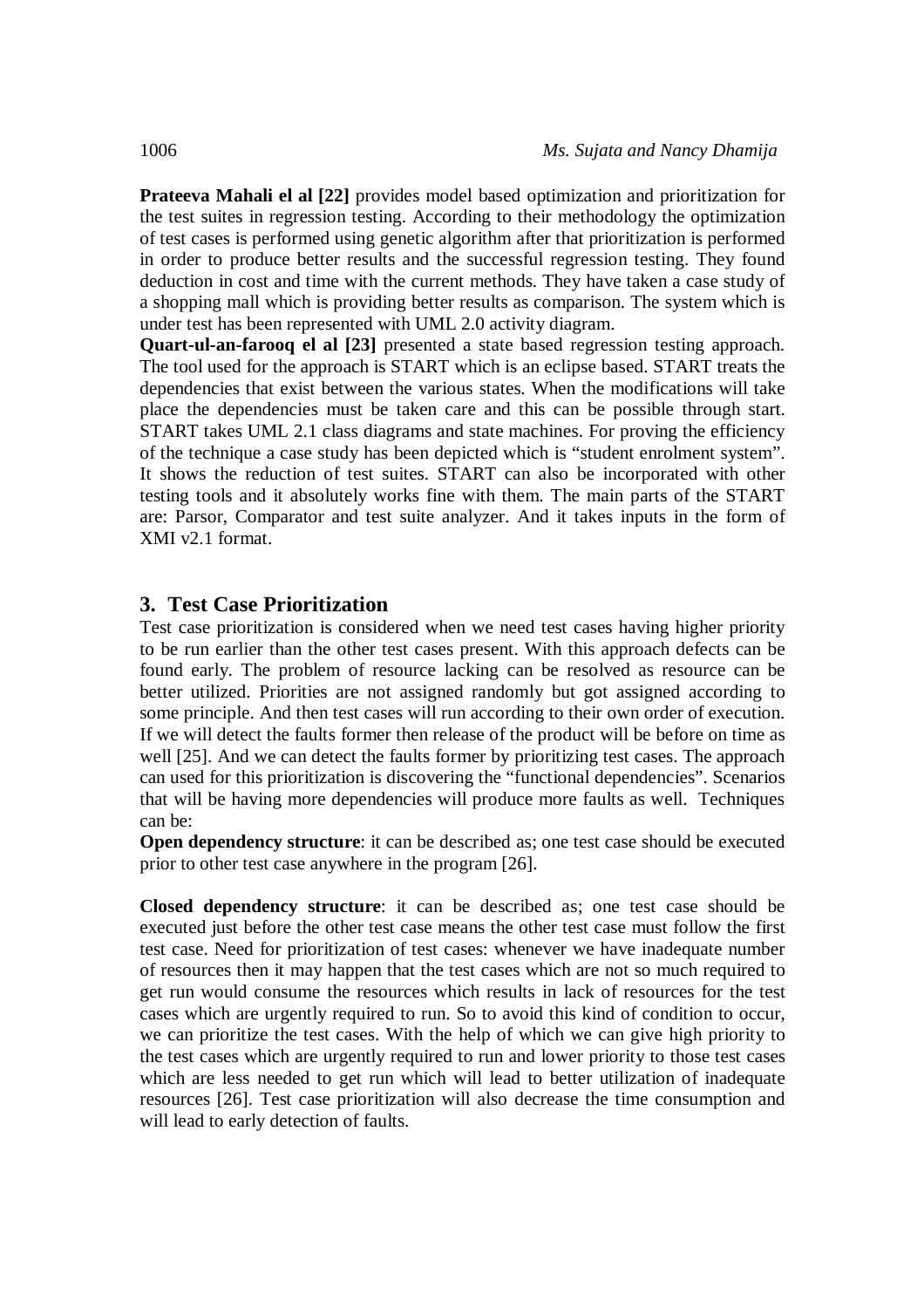### **4. Model Based Testing**

This is a testing technique based on models means test cases gets generated from the models itself [22]. And the models are based on the requirements and the design of the software system. With model based testing one can find the faults early as the test cases gets generated from the models and models are generated before the actual implementations, which lead to improve the quality of the development, saves times ,efforts etc.UML is used to imprison the various requirements. Models: model is an overall description of the system that how the various components are related to each other [24].

### **4.1. Model based testing Process**

Following are the various steps in modal based Testing [23]:

- 1. Informal specifications or Requirements are gathered.
- 2. Model gets generated from those specified requirements.
- 3. Test suites are generated further which contains :
- 3.1. Test sequence: The system under test is controlled by it.
- 3.2. Test oracle: It monitors the growth of the development, after observing.
- 3.2.1. It provides a PASS or FAIL outcome.
- 3.2.2. If fail occurs, it shows that the system under test doesn't match with the perception of model.

Fail may occur due to:

- a) Incorrect Implementation.
- b) Incorrect model creation.
- c) Incorrect requirement specification.

## **5. Problem Formulation**

Prioritization of test cases is the process of arranging the test cases in a logical manner. It is useful because it helps in better utilization of expensive resources like disk space. Defects can be found earlier. Also it reduces the time required to execution of whole process. Over the past few years many prioritization techniques have been produced. But prioritization using dependencies in model based testing can give better results as comparison. As we know the technique which will be able to detect defects earlier will be more powerful. Testing is very important part of the software development life cycle, so it must be performed as efficiently as one can. Various techniques have been provided by the researchers to make testing effective. As test case optimization, test case selection, test case prioritization is used to reduce the time and increase the rate of fault detection. And model based testing has also been introduced in order to detect defects earlier. Because it is believed that developer will also gets benefit by earlier detection of faults because they can fix them if they will get to know about them earlier which ultimately will reduce the cost, effort and time.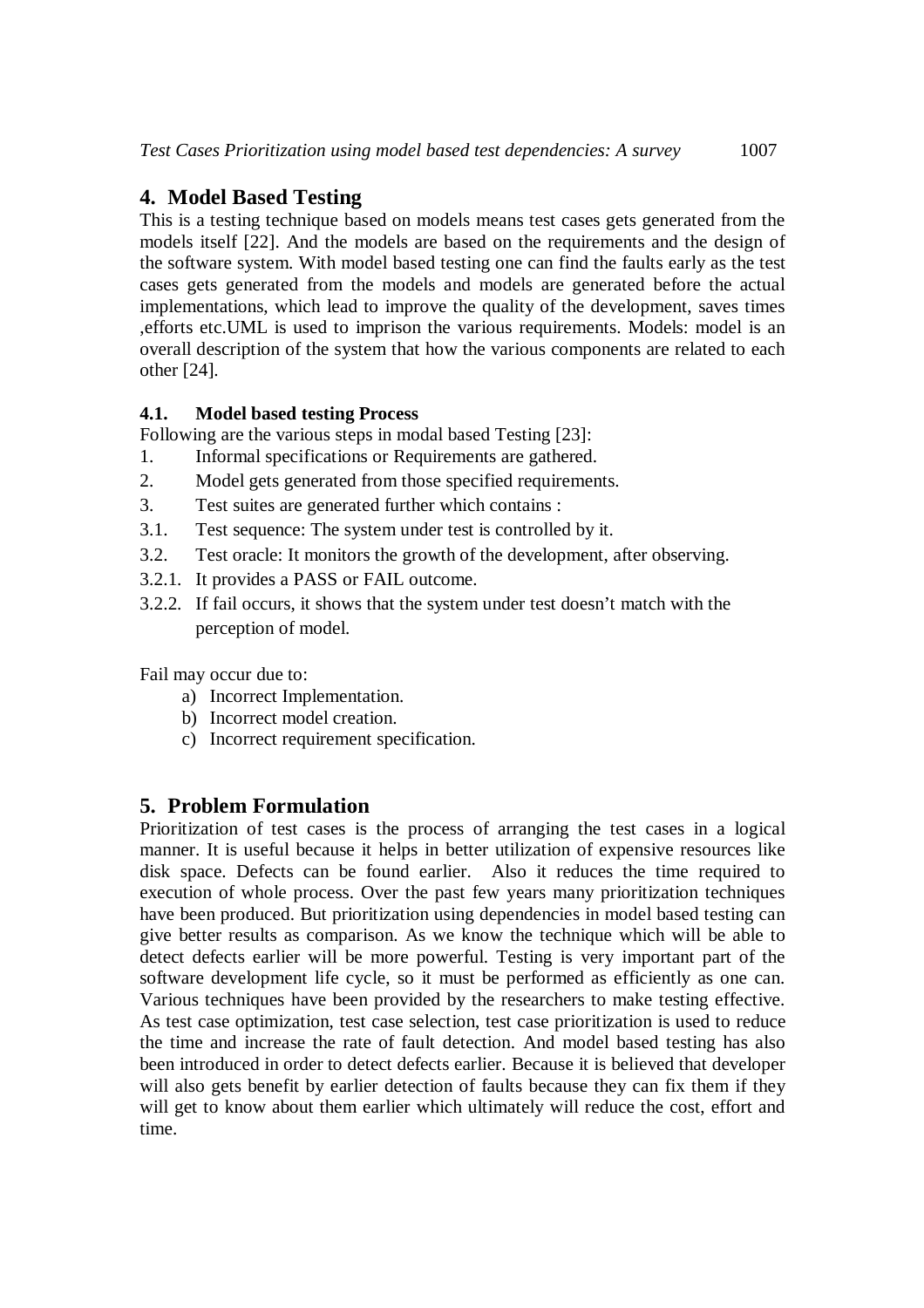There are various techniques which can be used to prioritize test cases like:

- a) History based: In this prioritization of test cases is done by using the prior knowledge.
- b) Knowledge based: In this test cases are prioritize by extracting the knowledge from human beings.
- c) Model based: In this test cases are prioritize by taking any system model in account.

In this research work, prioritization of test cases using their dependencies in model based testing will be performed. In order to detect the defects and provide information about these defects to the developer earlier. It will also reduce the time as the faults will be detected at early phases.

### **6. Conclusion**

Regression testing is done on the test suite by applying one of its techniques that is test case prioritization which gives maximum number of faults and also provides effectiveness to the software. In this paper, problem is formulated to discover the maximum number of defects by prioritizing the test cases using model based dependencies. In future, test cases are prioritized with model based dependencies and efficiency of technique will be evaluated with APFD matrixes

#### **References**

- [1] Cristian Simons,Emerson Cabrera Paraiso "Regression Test Cases Prioritization Using Faliure Persuite Sampling".IEEE 2011
- [2] Dr. Arvinder Kaur, Shivangi Goyal " A Bee Colony Optimization Algorithm for Fault Coverage Based Regression Test Suite Prioritization" International Journal of Advanced Science and Technology Vol. 29, April, 2011.
- [3] Emelie Engstrom, Per Runeson, Andreas Ljung "Improving Regression Testing Transparency and Efficiency with History-Based Prioritization – an Industrial Case Study" 2011 Fourth IEEE International Conference on Software Testing, Verification and Validation
- [4] G.Duggal, B.Suri,"Understanding Regression Testing Techniques", COIT, 2008, India
- [5] Mary Jean Harrold "Reduce, Reuse, Recycle, Recover: Techniques for improved regression Testing"in Proc.ICSM 2009, Edmonton, Canada.
- [6] Mary Jean Harrold, Roland H. Untch, Rothermel "Prioritizing Test Cases For Regression Testing", IEEE Transaction on software engineering, vol. 27, no. 10, October 2001
- [7] Md. Imrul Kayes "Test Case Prioritization for Regression Testing Based On Fault Dependency".
- [8] N. Sureshkumar, R. Kavitha "Factors Oriented Test Case Prioritization Technique in Regression Testing" European Journal of Scientific Research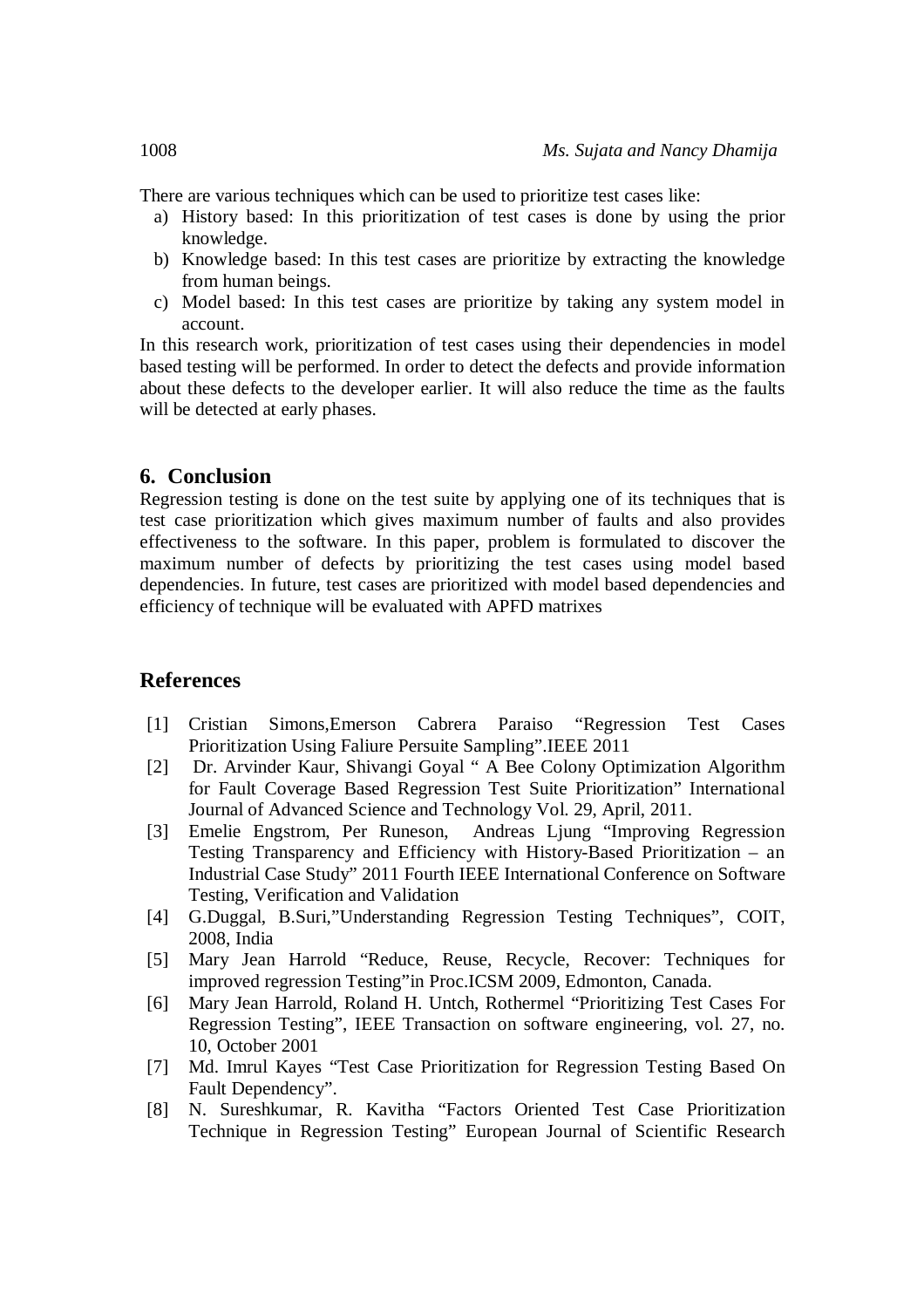ISSN 1450-216X Vol.55 No.2 (2011), pp.261-274

- [9] Praveen Ranjan Srivastava "TEST CASE PRIORITIZATION" 2005 2008 JATIT.
- [10] Lin Chen Ziyuan, Wang Lei Xu Hongmin, Lu Baowen Xu "Test Case Prioritization for Web Service Regression Testing" 2010 Fifth IEEE International Symposium on Service Oriented System Engineering.
- [11] Siripong Roongruangsuwan, Jirapun Daengdeg "Test Case Prioritization Techniques" 2005 - 2010 JATIT & LLS.
- [12] Xiaobo Han, Hongwei Zeng, Honghao Gao "A Heuristic Model-Based Test Prioritization Method for Regression Testing" 2012 IEEE
- [13] Zheng Li, Mark Harman and Robert M. Hierons "Search Algorithm For Regression Test Case Priortization" IEEE Transactions on software engineering, vol. 33, no. 4, April 2007.
- [14] Shifa-e-Zehra Haidry and Tim Miller, "Using Dependency Structures For Prioritization Of Functional Test Suites," IEEE Transaction on software Engineering ,vol. 39,no. 2,Feb 2013.
- [15] Shin Yoo and Mark Harman, "Regression Testing Minimisation Selection And Prioritisation: A Survey," WC2R 2LS, UK.
- [16] Swarnendu Biswas And Rajib Mall, "Regression Test Selection Techniques: A Survey" Informatica 35, 2011.
- [17] Prateeva Mahali and Arup Abhinna Acharya, "Model Based Test Case Prioritization Using UML Activity Diagram And Evolutionary Algorithm" IJCSI vol. 3,Issue 2, 2013.
- [18] Quart-ul-an-farooq, Mohammad Zohaib Z. Iqbal, Zafar I Malik and Matthias Riebish, "A Model Based Regression Testing Approach For Evolving Software Systems With Flexible Tool Support".
- [19] Harald Cichos and Thomas S. Heinze, "Efficient Reduction Of Model Based Generated Test Suites Through Test Case Pair Prioritization" Workshop On Model-driven Engineering, 2010.
- [20] Gregg Rothermel, Roland H. Untch and Mary Jean Harrold, "Prioritizing Test Cases For Regression Testing" IEEE vol. 27 no.10, 2001.